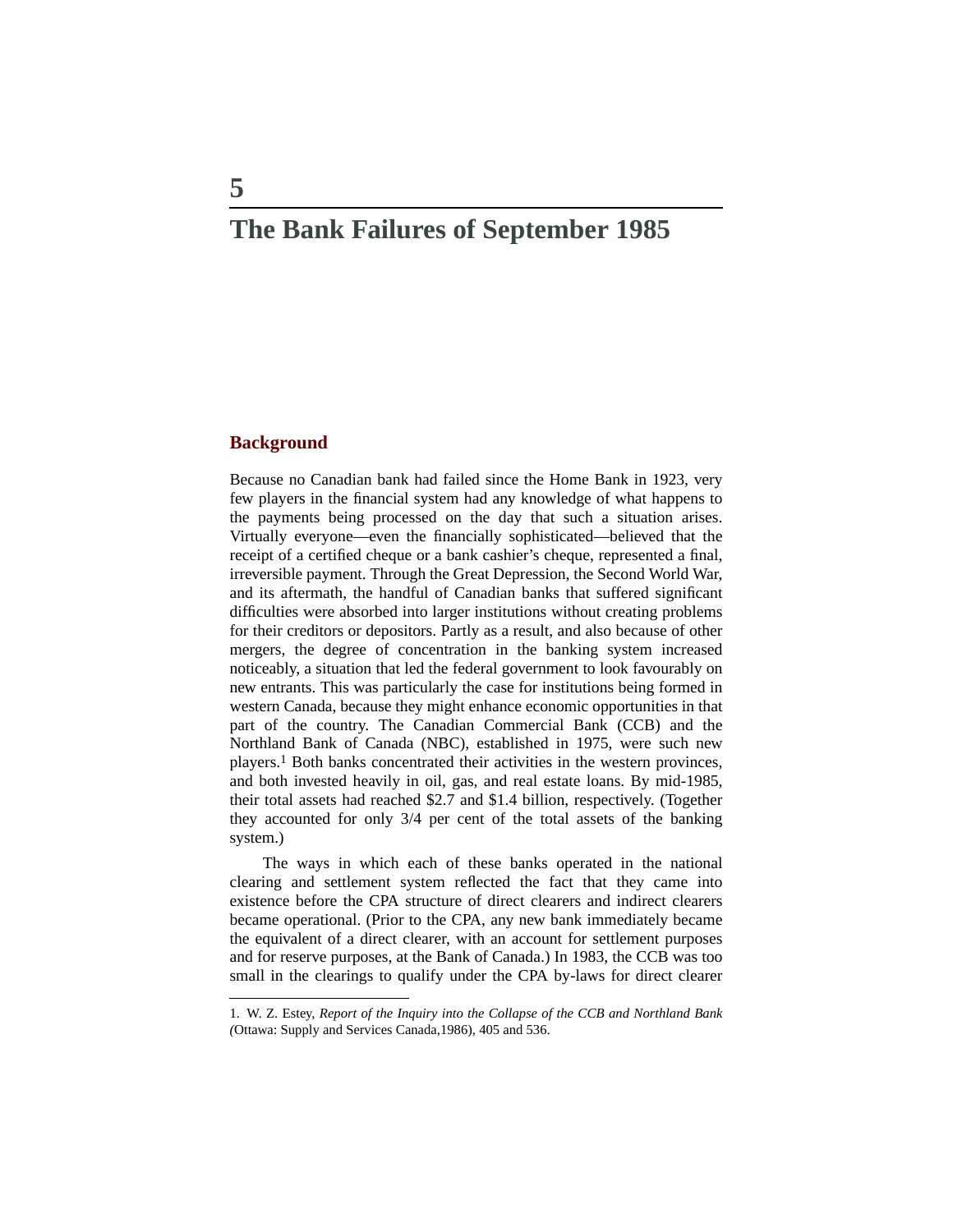status, but it chose to take advantage of a five-year transitional provision in this regard.<sup>2</sup> It was formally recognized by the Board of the CPA as a direct clearer. Its clearing activities thus appeared in the daily calculations and statements generated by the Automated Clearing Settlement System. The CCB represented itself in the clearing exchanges either directly, as it did at the Calgary regional settlement point, or indirectly via a clearing agent (the Toronto-Dominion Bank) at all other settlement points. In contrast, the even smaller NBC chose to function in the clearings as an indirect clearer, using the Royal Bank as its clearing agent at all regional settlement points. Its name did not, therefore, appear in the calculations made by the ACSS. To understand what transpired in the autumn of 1985, it is important to realize that the NBC continued to hold its reserves at the Bank of Canada and continued to conduct a few daily transactions through that (transferable) reserve account, even though it had located its settlement account for clearing purposes at the Royal.<sup>3</sup>

### **Main Events**

In western Canada, the economic recession in the early years of the 1980s was centred in the oil and gas sectors and, hence, was particularly stressful for investors in energy-related real estate and for banks that specialized in financing such activities. In 1983, the situation at the CCB still appeared manageable, but was sufficiently uncertain that the federal authorities encouraged five large chartered banks to provide the CCB with support in the form of a special liquidity facility. Early in 1985, downward pressure on the Canadian dollar was met with upward movements in interest rates which made the carrying of real estate positions by investors even more difficult. The loan portfolios of both the western banks deteriorated, and both banks began to experience difficulty in rolling over their maturing wholesale (nonpersonal) deposit liabilities. In this context, the CCB received a further support package involving six chartered banks and two levels of government in March 1985.4 Nevertheless, over the summer months, the deposit outflows from both banks continued to worsen, and on most days it proved necessary for them to receive additional liquidity support from the central bank. By the Labour Day weekend, the outstanding Bank of Canada loans to

<sup>2.</sup> CPA By-law 3, section 10, required each direct clearer to account for at least 1/2 per cent of the number of payment items exchanged in the clearings. But a CPA member receiving items directly in the clearings at the point in time when the by-law came into force could, with the approval of the Board, continue to do so for five years.

<sup>3.</sup> This arrangement was rare but not unique; two subsidiaries of foreign banks operating in Canada also chose to hold their reserves in this way.

<sup>4.</sup> Bank of Canada, *The Submission of the Bank of Canada to the Commission of Inquiry on Certain Banking Operations* (Ottawa: Bank of Canada, 1986), 8.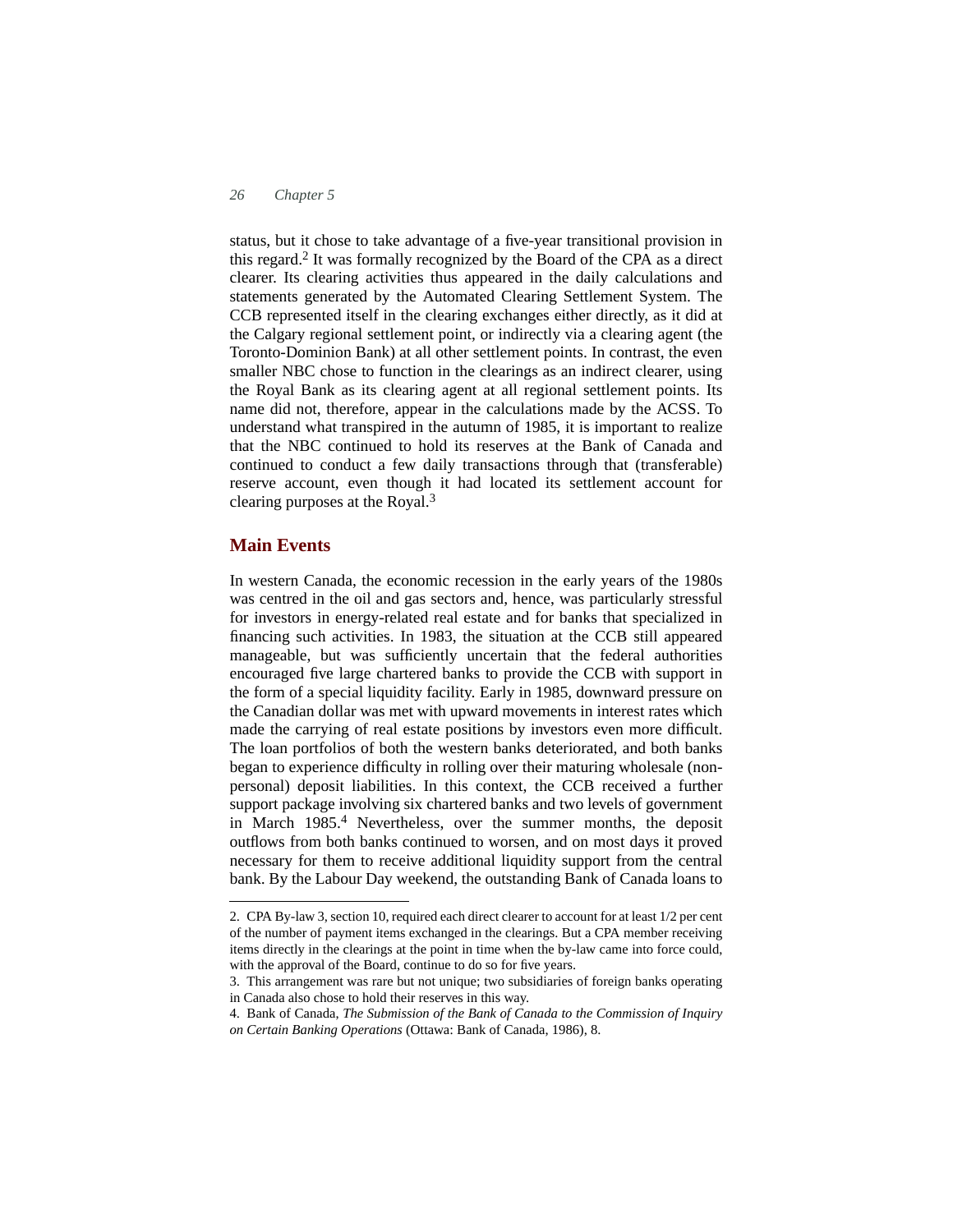the CCB had reached \$1.3 billion; this implied that more than half of the CCB's total assets were being pledged as collateral to the central bank. The similar outstanding loans to the NBC had risen to \$0.5 billion, over onethird of its total assets.

Events came to a head on the three-day weekend of 31 August through 2 September. The Inspector General of Banks issued a press release on the Sunday, 1 September, stating that he had informed the Minister of Finance that the CCB and the NBC were unable to meet their liabilities as they came due. The Minister of State (Finance) issued a press release the same day indicating that, since the two banks were no longer viable, the Bank of Canada had ceased to provide liquidity support to the two institutions. Curators (accounting firms) were appointed by the Minister of Finance at 7 p.m. that Sunday evening to take over the management of the banks' affairs. The Governor of the Bank of Canada also issued a press release on 1 September, stating that he had received the notification from the Inspector General of Banks that neither of the two banks could be considered viable operations and that there was thus no basis for further liquidity support to them. Accordingly, the Bank of Canada was ceasing immediately to provide advances to the CCB and the NBC. The Bank's press release included the exact amounts of outstanding advances as at Friday, 30 August.<sup>5</sup>

On the Labour Day holiday, Monday, 2 September, there were communications by conference call between senior officers of the CPA and officers of the two firms that had been appointed as curators: Price Waterhouse Limited for the CCB and Touche Ross Limited for the NBC. In the course of these conversations, it was agreed that in each case the settlement account of the bank would be frozen and that notifications to this effect would be issued as soon as possible. (The two accounting firms were subsequently appointed as liquidators pursuant to the Winding Up Act.)

On the following morning, Tuesday, 3 September, it became apparent that the two closed banks were in very different positions in terms of the just-completed results of the clearings process, which had taken place, as usual, on the evening of Friday, 30 August. Calculations by the ACSS indicated that the CCB, the direct clearer, was in the fortunate position of experiencing a very slight net *gain*. (Its degree of success in rolling over its maturing wholesale deposit liabilities that Friday, together with any creditors' loan repayments, had been sufficient to offset outflows of other types of deposits.) As a result, the CCB settlement account at the Bank of Canada was actually slightly higher on Tuesday than on the preceding business day. The \$1.3 billion figure for outstanding advances from the

<sup>5.</sup> Bank of Canada, "Record of press releases," *Bank of Canada Review (*September 1985): 19–26.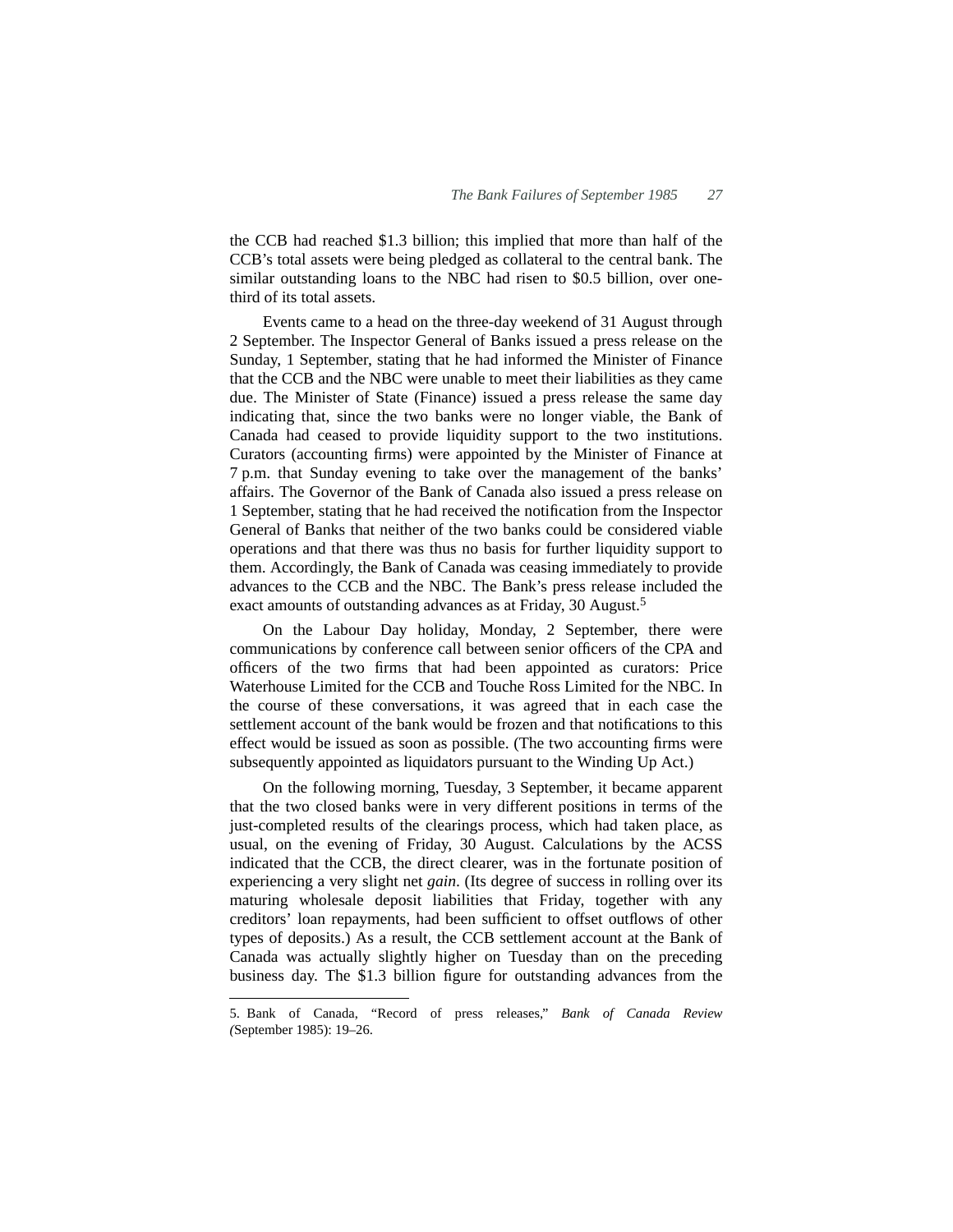central bank published on Sunday was thus still correct. Moreover, in the strict sense of the CPA by-laws, the CCB was not in default *in the clearings*.

In contrast, the indirect clearer, the NBC, needed another \$30 million in its settlement account at the Royal Bank to offset substantial net maturities of term deposit liabilities (and to cover other debits reflecting the clearings of Friday evening, 30 August, particularly the impact of cheques written on the NBC by clients wishing to reduce their deposits at the troubled institution). The Bank of Canada thus faced an awkward and complex problem. In order to complete the daily settlement process, it had to expand its assets vis-à-vis the NBC one more time, but it had announced on Sunday that it was immediately ceasing to lend. Several additional details compounded the problem.

On the basis of operating procedures that had been in place for many months, the NBC had, on the Friday, written a cheque drawn on its central bank account, in an amount (net of offsetting flows) that would approximate the firmly expected clearing loss for value on that day, and had deposited it in the Royal. (Such deposited items had regularly been used by the NBC to pass the funds advanced to it by the central bank along to its clearing agent.) The problem arose because, according to the CPA by-laws and rules, the Bank of Canada could claim that the amount in the deposit account of the NBC at the Bank was insufficient and that the cheque could therefore be returned to the institution that had delivered it in the clearings, with the result that the accounting effects would be unwound. Had the central bank acted in this way, it would have forced the NBC's clearing agent into the risky position of having a new and unsecured \$30 million claim on the estate of the NBC.

After numerous telephone communications on Tuesday, 3 September, and after holding the cheque for one day to allow for careful consideration, the central bank chose not to return the item. The net effect of this decision was a \$30 million increase in the indebtedness of the NBC to the Bank of Canada, recorded on the central bank's balance sheet under *other assets.* In coming to its decision about what should properly be done in such circumstances, the Bank concluded that "it was essential for the integrity of the payments system" that a financial institution acting as a clearing agent should not be placed in a position of jeopardy on account of payments initiated by its indirect clearer client and drawn on its account at the central bank.6

<sup>6.</sup> Bank of Canada, "Record of press releases," *Bank of Canada Review (*September 1985): 26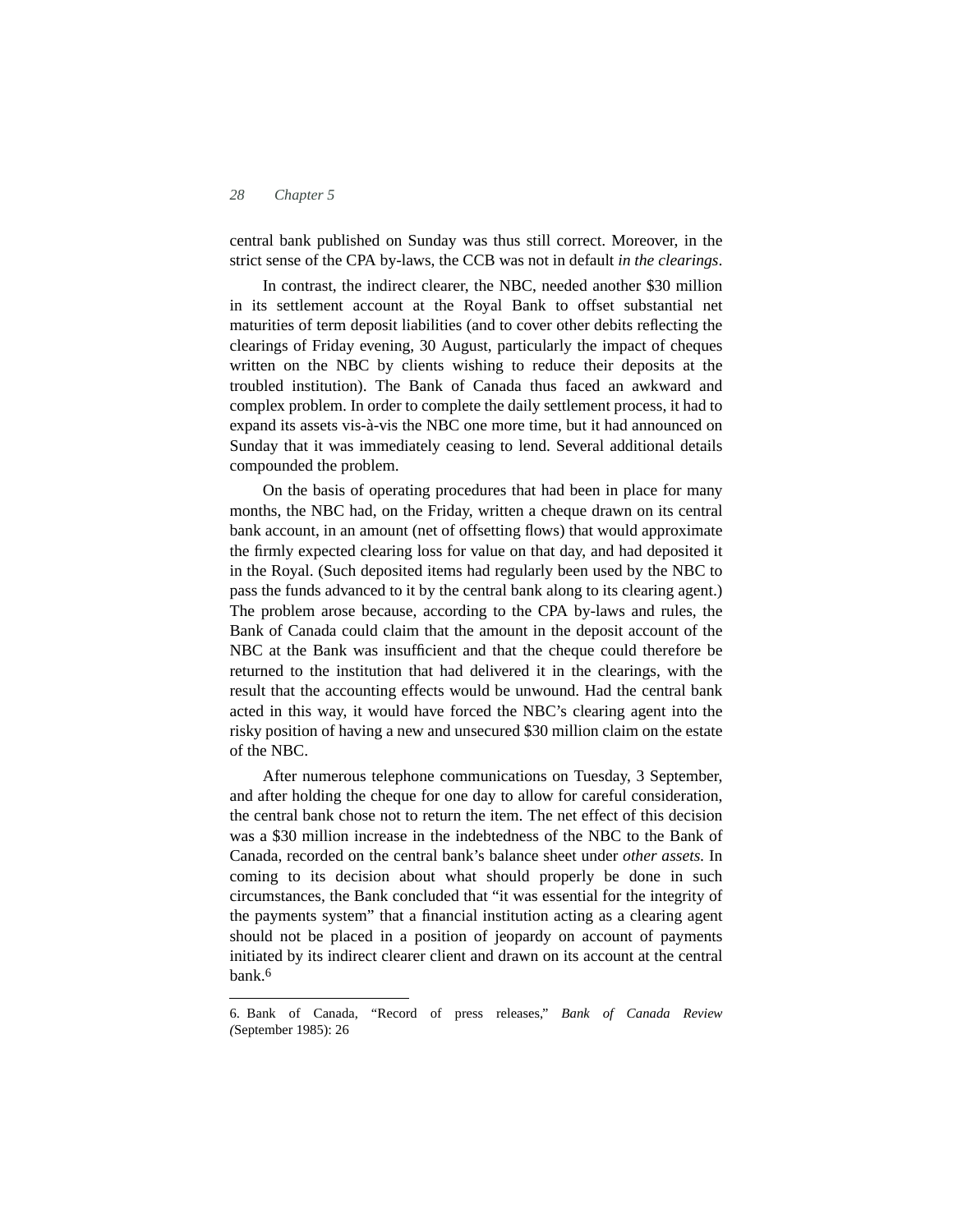#### **Immediate Aftermath**

On Tuesday, 3 September, the Royal Bank fulfilled its obligation under the CPA Clearing By-law in the context of the default of an indirect clearer. It proceeded to return, through the clearings, all those payment items that had been drawn on its client the Northland Bank—items that had been remitted to payees in the underlying financial or commercial transactions at some point during the preceding week, subsequently deposited in various other deposit-taking institutions, and ultimately cleared on Friday evening to the Royal. The Royal correctly indicated that the reason why the items were being returned was "funds frozen." This long-standing default-sharing procedure immediately produced numerous effects throughout Canada, depending on the circumstances of particular payees, payors, and their respective institutions. For example, payors (who had written cheques on the NBC and assumed that their funds had been successfully transferred to the relevant payees) now received unexpected communications from payees to the effect that the payments had failed and that replacement cheques had to be delivered. Payees were informed by their deposit-taking institutions that the accounting credits of the preceding business day had necessarily been reversed; in some cases unexpected overdrafts were the result. For the Royal Bank, the return of NBC items through the clearings on Tuesday had the effect of producing a clearing gain approximately equal to the preceding business day's net shortfall in the account of its indirect clearer client. For the curator/liquidator of the NBC, the deposit liabilities of the estate grew by the same amount. In summary, the reversals required by the default-sharing procedure had the effect of widely redistributing the financial burdens associated with the event—often in unforeseen ways.

A different, yet equally surprising, story was unfolding during that week in the case of the Canadian Commercial Bank. In the rush to take over management of the CCB, the liquidator took several days before communicating that the settlement account of that bank at the Bank of Canada was frozen. It was therefore several days before the CPA deleted the CCB from the set of direct clearers and before the bank was eliminated from the clearing and settlement procedures of the ACSS. The liquidator took full advantage of this delay and ordered the return, through the clearings, of a number of large-value payment items that had earlier been drawn on the CCB, then deposited elsewhere in the financial system, and eventually cleared to the western bank. For example, some the CCB's own cashier's cheques, issued on Friday, 30 August to pay out funds as required by